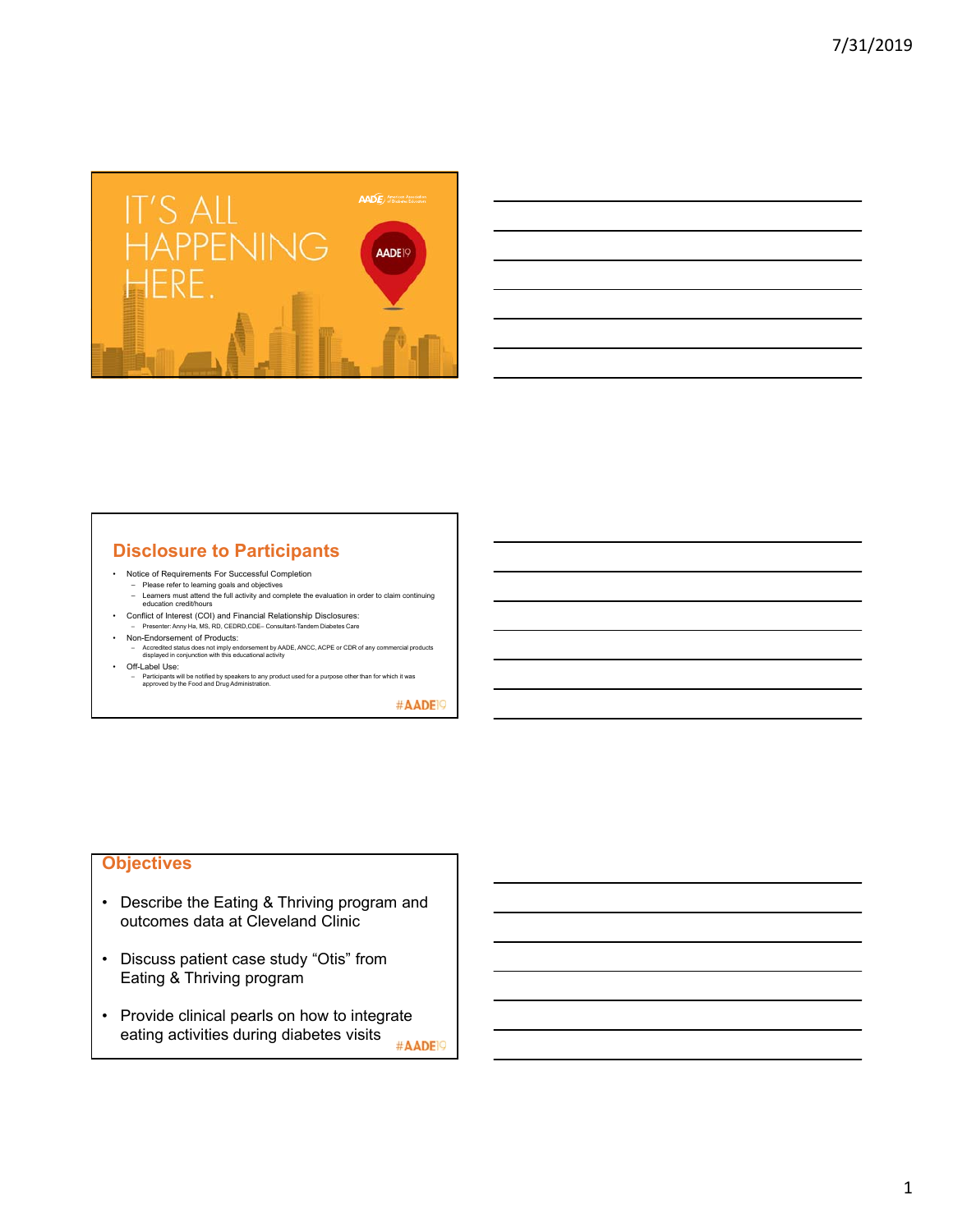

#### **Anny Ha** MS, RD, CEDRD, CDE

Registered Dietitian Certified Eating Disorders RD Certified Diabetes Educator

*Cleveland Clinic Cleveland, OH*



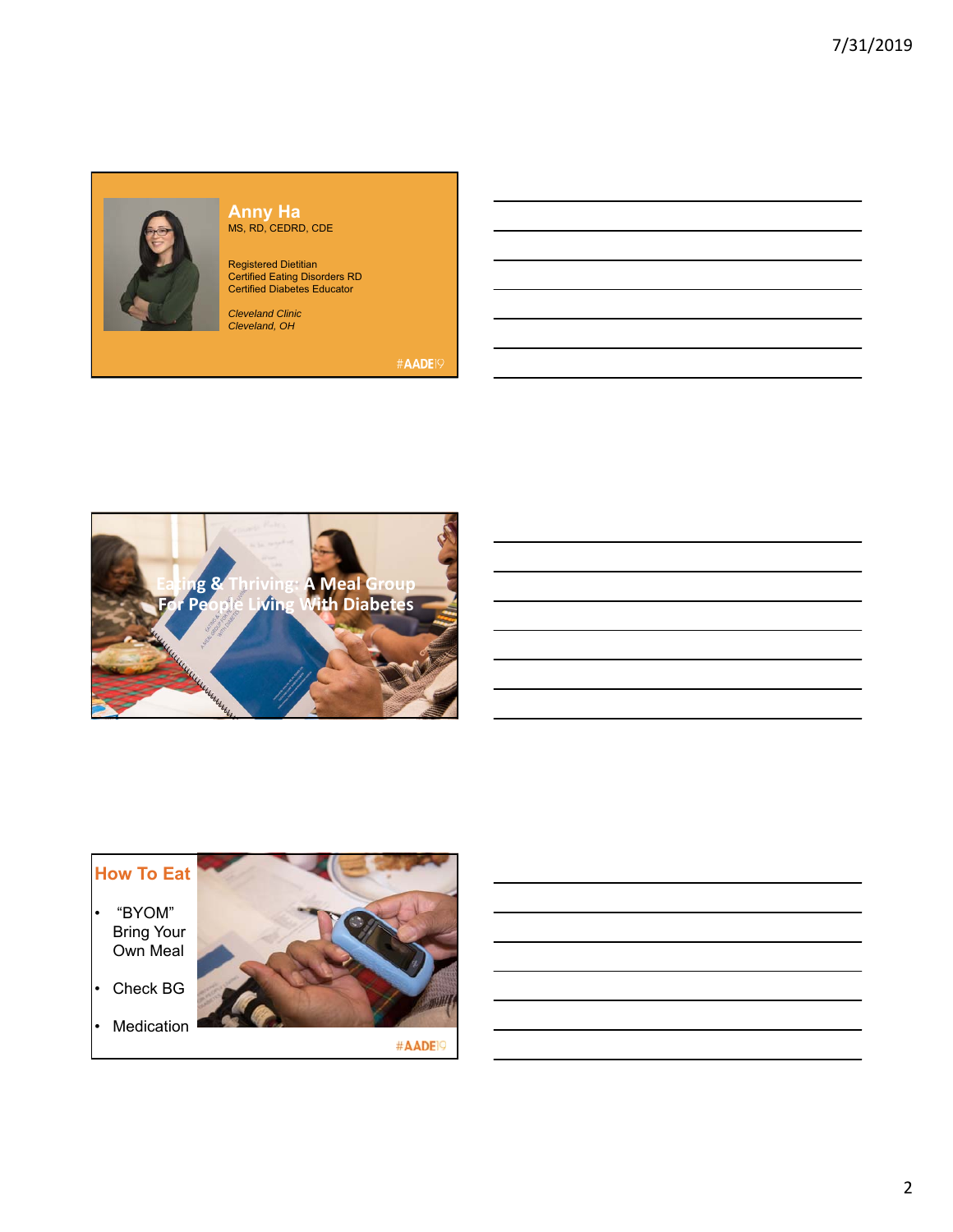





Permission & Structure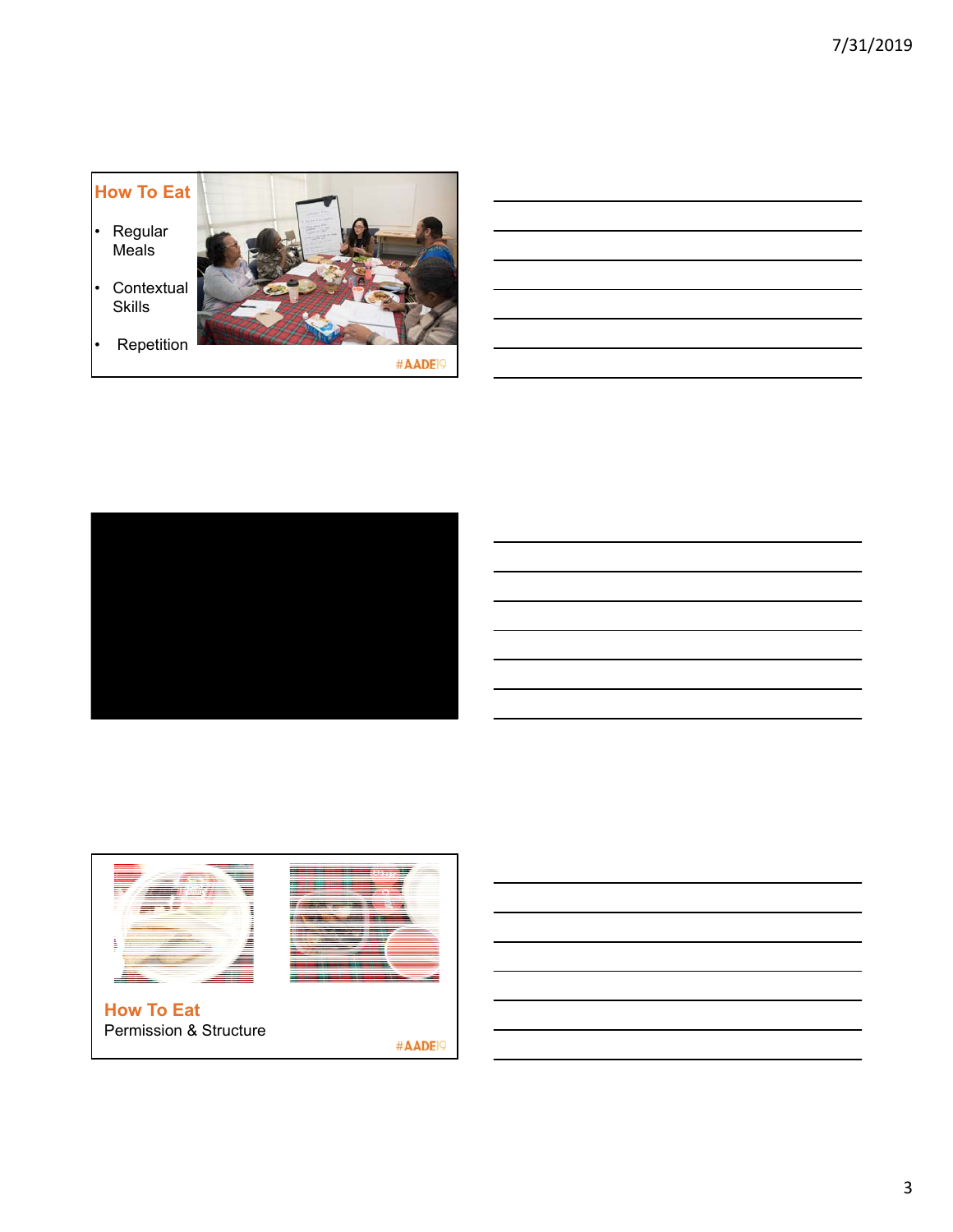

| ,我们也不会有什么。""我们的人,我们也不会有什么?""我们的人,我们也不会有什么?""我们的人,我们也不会有什么?""我们的人,我们也不会有什么?""我们的人                                     |  |                               |
|----------------------------------------------------------------------------------------------------------------------|--|-------------------------------|
| <u> 1989 - Andrea Santa Andrea Andrea Andrea Andrea Andrea Andrea Andrea Andrea Andrea Andrea Andrea Andrea Andr</u> |  |                               |
| → South Contract Contract Contract Contract Contract Contract Contract Contract Contract Contract Contract Con       |  | the control of the control of |
| ,我们的人们也不会有一个人的人,我们也不会有一个人的人,我们也不会有一个人的人,我们也不会有一个人的人,我们也不会有一个人的人,我们也不会有一个人的人,我们也不                                     |  |                               |
|                                                                                                                      |  |                               |

### **Ground Rules**

- 1.Try not to be negative
- 2. Move away from judgment words: "good" and "bad"
- 3. There is no right or wrong way to eat
- 4. It's not junk, it's a treat
- 5. Mindfulness
- 6. You can eat all foods in moderation

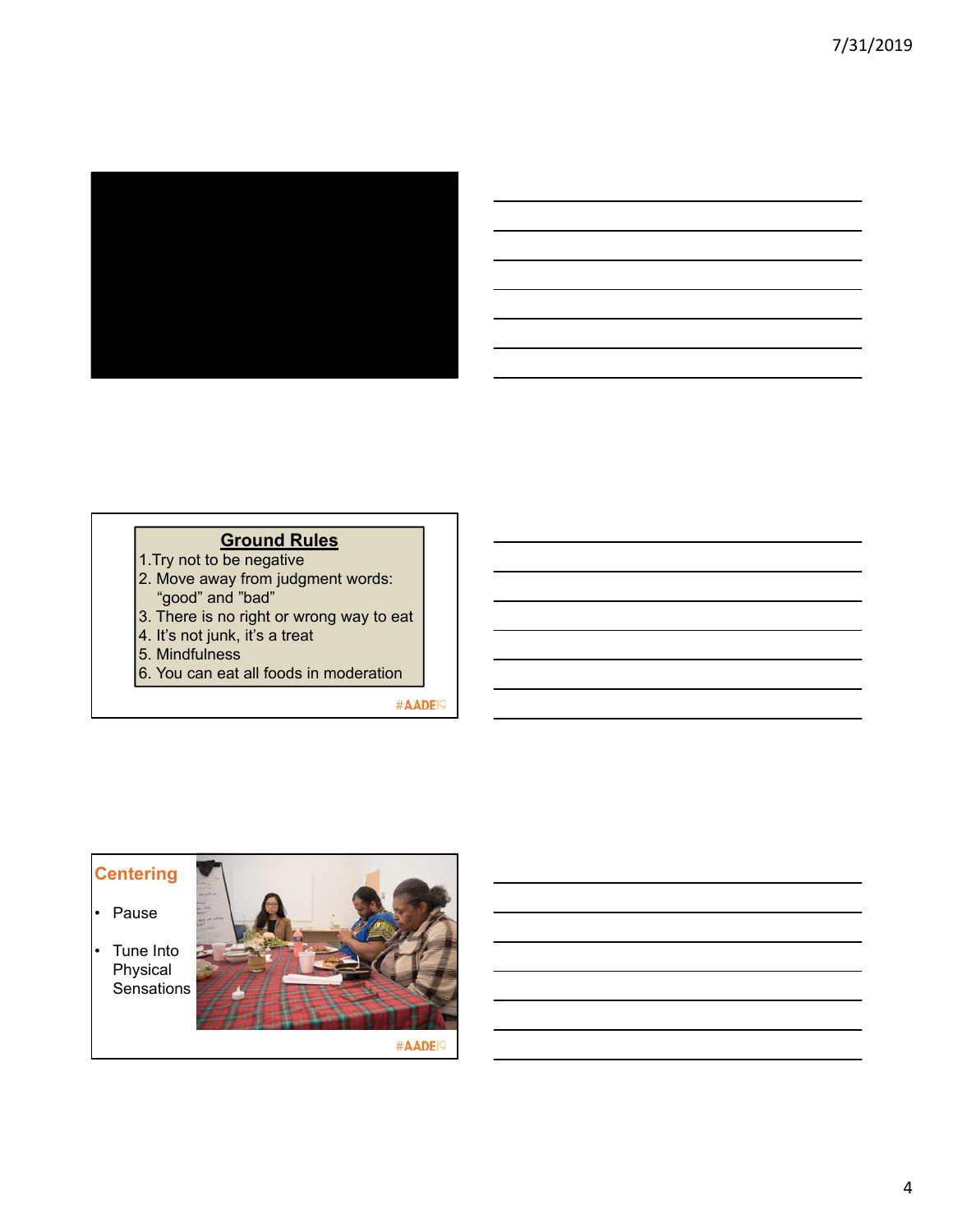7/31/2019







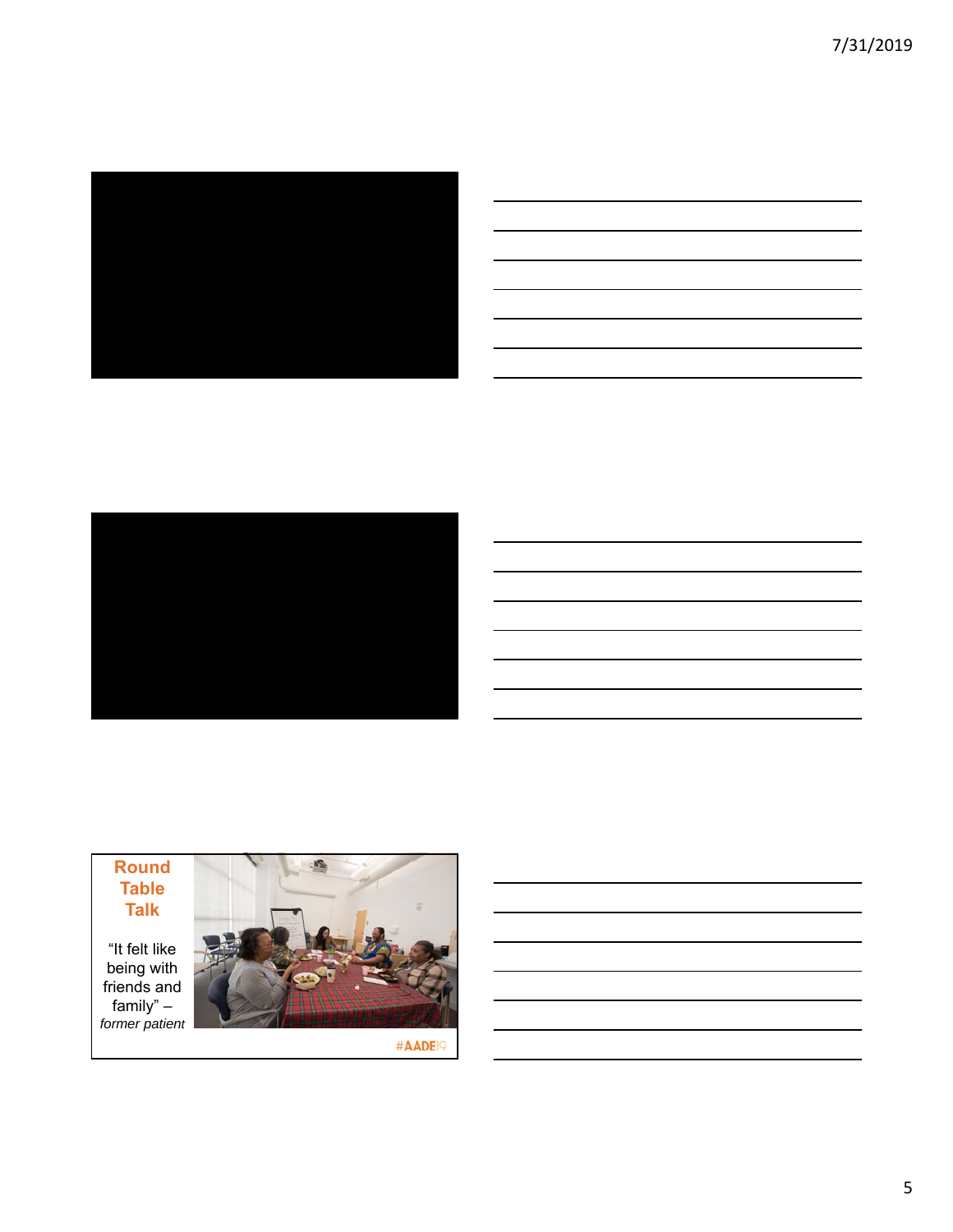

| <u> 1989 - Johann John Stone, markin sanadi amerikan bahasa dan berasal dan berasal dalam berasal dalam berasal d</u>                                                                                                                |  |       |
|--------------------------------------------------------------------------------------------------------------------------------------------------------------------------------------------------------------------------------------|--|-------|
|                                                                                                                                                                                                                                      |  |       |
| <u> 1989 - Johann Harry Harry Harry Harry Harry Harry Harry Harry Harry Harry Harry Harry Harry Harry Harry Harry</u>                                                                                                                |  |       |
|                                                                                                                                                                                                                                      |  |       |
| <u> 1989 - Johann Stoff, amerikansk politiker (d. 1989)</u>                                                                                                                                                                          |  |       |
| <u>and the company of the company of the company of the company of the company of the company of the company of the company of the company of the company of the company of the company of the company of the company of the com</u> |  | _____ |
| <u> 1989 - Johann Stoff, deutscher Stoff, der Stoff, der Stoff, der Stoff, der Stoff, der Stoff, der Stoff, der S</u>                                                                                                                |  |       |
|                                                                                                                                                                                                                                      |  |       |



"Something positive is taking the time to tune in and get in touch with how by body is feeling." – *former participant*

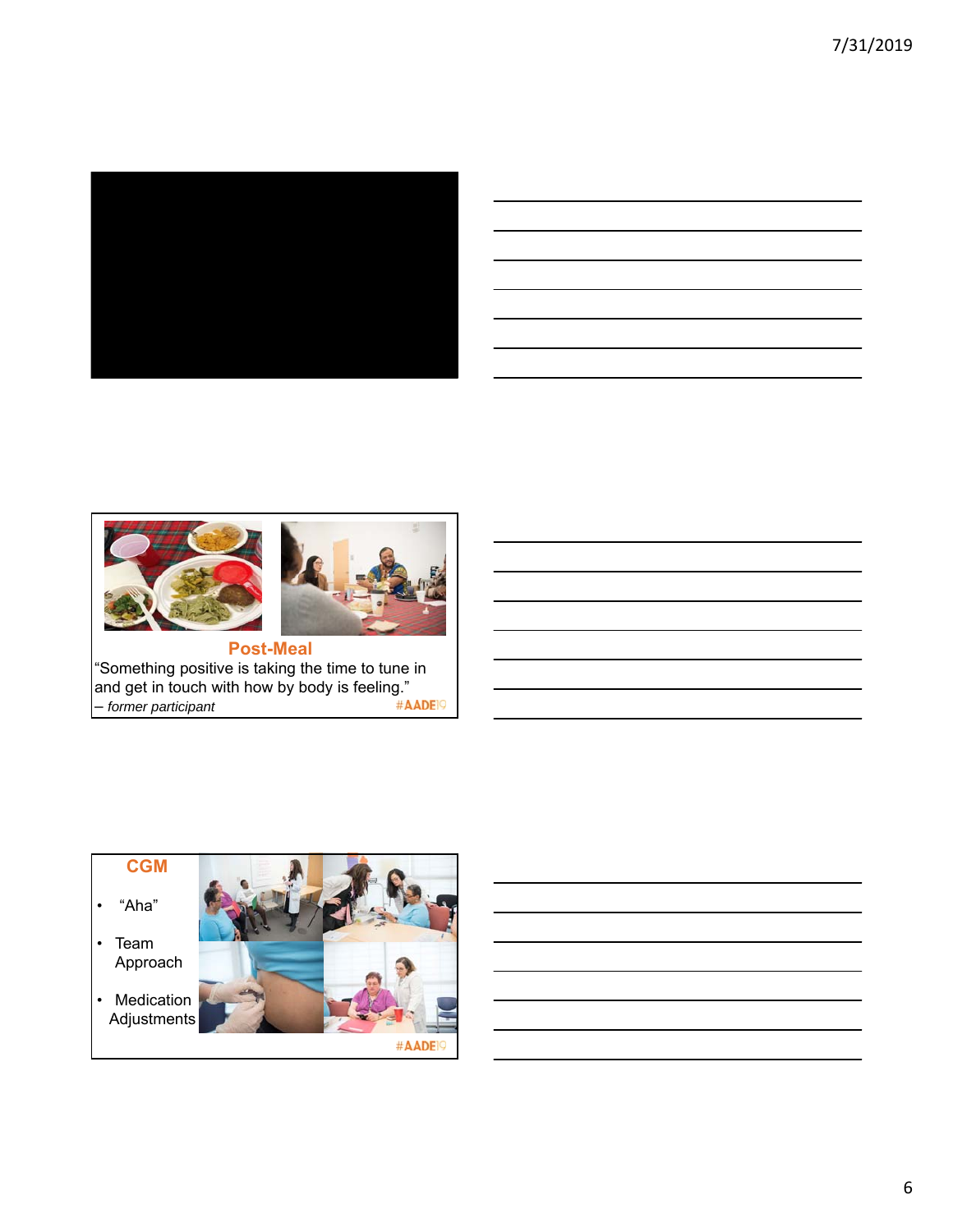

| <u> Alexandria de la contrada de la contrada de la contrada de la contrada de la contrada de la contrada de la c</u>                                                                                                                 |  |  |                                   |
|--------------------------------------------------------------------------------------------------------------------------------------------------------------------------------------------------------------------------------------|--|--|-----------------------------------|
| <u> 1999 - Jan Barbara de Santo de Santo de Santo de Santo de Santo de Santo de Santo de Santo de Santo de Santo</u>                                                                                                                 |  |  |                                   |
| $\overline{\phantom{a}}$                                                                                                                                                                                                             |  |  | the control of the control of the |
| <u> Alexandro de la contrada de la contrada de la contrada de la contrada de la contrada de la contrada de la co</u>                                                                                                                 |  |  |                                   |
| <u> Andreas Andreas Andreas Andreas Andreas Andreas Andreas Andreas Andreas Andreas Andreas Andreas Andreas Andreas Andreas Andreas Andreas Andreas Andreas Andreas Andreas Andreas Andreas Andreas Andreas Andreas Andreas Andr</u> |  |  |                                   |
| <u>. Kanada ah samu da kanada ah samu da kanada ah samu da kanada ah samu da kanada ah samu da kanada ah samu da</u>                                                                                                                 |  |  |                                   |
|                                                                                                                                                                                                                                      |  |  |                                   |
|                                                                                                                                                                                                                                      |  |  |                                   |

| <b>Outcomes</b>                            |                                 |                                |                   |
|--------------------------------------------|---------------------------------|--------------------------------|-------------------|
| <b>Scale</b>                               | <b>Before</b><br><b>Average</b> | <b>After</b><br><b>Average</b> | <b>Difference</b> |
| <b>Diabetes Distress</b><br>Scale          | 2.9                             | 2.3                            | 21%               |
| ecSI 2.0 Eating<br><b>Competence Scale</b> | 22                              | 26                             | 15%               |
|                                            |                                 |                                |                   |

| and the contract of the contract of the contract of the contract of the contract of the contract of the contract of  |  |
|----------------------------------------------------------------------------------------------------------------------|--|
| and the contract of the contract of the contract of the contract of the contract of the contract of the contract of  |  |
| and the contract of the contract of the contract of the contract of the contract of the contract of the contract of  |  |
| <u> Andreas Andreas Andreas Andreas Andreas Andreas Andreas Andreas Andreas Andreas Andreas Andreas Andreas Andr</u> |  |
| and the contract of the contract of the contract of the contract of the contract of the contract of the contract of  |  |
|                                                                                                                      |  |

## **Clinical Pearls**

- Highlights & Lessons Learned
- Behind the Scenes: Starting a New Program
- Documentation & Billing